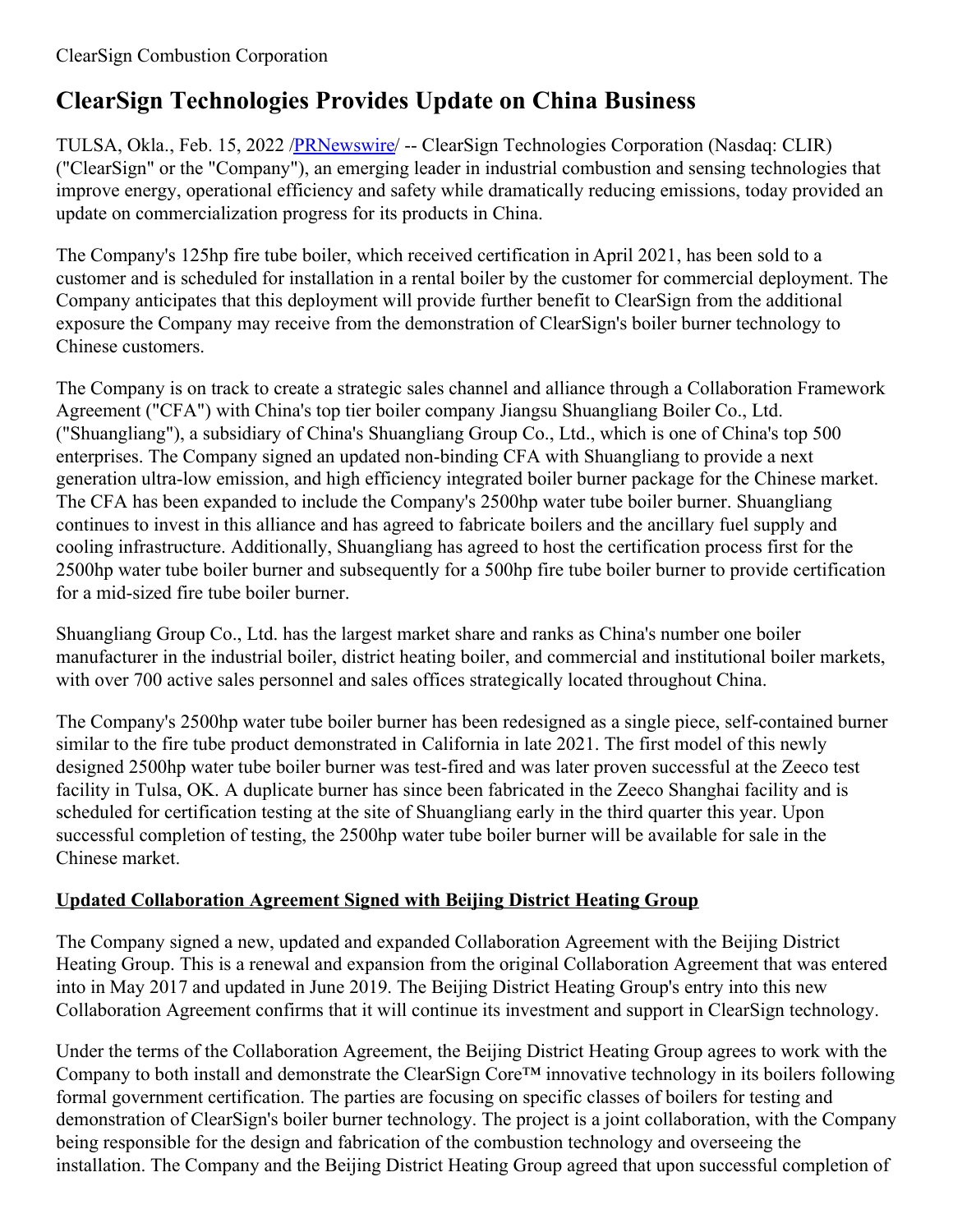the pilot demonstrations with results satisfying the agreed upon specifications, the parties will use their best efforts to negotiate initial purchases and plans to expand within the Beijing District Heating Group's operational footprint and to discuss other forms of collaboration.

"The water tube boiler burner is particularly important in China due to the very large number of water tube boilers in service in the government run heating districts that provide heating to the homes and businesses in the northern and cooler regions of China," said Jim Deller, Ph.D., Chief Executive Officer of ClearSign. "Progress in China has been slower than we would like, but with COVID-19 restrictions and the fact that we need to be cautious on how we develop and enter into partnerships to manage our IP exposure, we are pleased to have made continuous strategic progress in China, and to be able to develop and strengthen the high level relationships necessary for success. To give a bit more color to the market and why we are pursuing it, as the largest heating district in China, the Beijing District Heating Group heats over 5.5 billion square feet of space, which in perspective, is about 10x the size of the entirety of all of New York City's office space. And this is but one of many heating districts in China."

### **About ClearSign Technologies Corporation**

ClearSign Technologies Corporation designs and develops products and technologies for the purpose of improving key performance characteristics of industrial and commercial systems, including operational performance, energy efficiency, emission reduction, safety and overall cost-effectiveness. Our patented technologies, embedded in established OEM products as ClearSign Core™ and ClearSign Eye™ and other sensing configurations, enhance the performance of combustion systems and fuel safety systems in a broad range of markets, including the energy (upstream oil production and down-stream refining), commercial/industrial boiler, chemical, petrochemical, transport and power industries. For more information, please visit [www.clearsign.com](https://c212.net/c/link/?t=0&l=en&o=3443671-1&h=4185935397&u=http%3A%2F%2Fwww.clearsign.com%2F&a=www.clearsign.com).

#### **Cautionary note on forward-looking statements**

All statements in this press release that are not based on historical fact are "forward-looking statements." You can find many (but not all) of these statements by looking for words such as "approximates," "believes," "hopes," "expects," "anticipates," "estimates," "projects," "intends," "plans," "would," "should," "could," "may," "will" or other similar expressions. While management has based any forward-looking statements included in this press release on its current expectations on the Company's strategy, plans, intentions, performance, or future occurrences or results, the information on which such expectations were based may change. These forward-looking statements rely on a number of assumptions concerning future events and are subject to a number of risks, uncertainties and other factors, many of which are outside of our control, that could cause actual results to materially differ from such statements. Such risks, uncertainties and other factors include, but are not limited to, general business and economic conditions, the performance of management and our employees, our ability to obtain financing, competition, successful testing of boiler burners, maintaining successful business relationships with the Chinese partners, whether our technology will be accepted and adopted and other factors identified in our Annual Report on Form 10-K filed with the Securities and Exchange Commission and available at [www.sec.gov](http://www.sec.gov) and other factors that are detailed in our periodic and current reports available for review at [www.sec.gov](http://www.sec.gov). Furthermore, we operate in a competitive environment where new and unanticipated risks may arise. Accordingly, investors should not place any reliance on forward-looking statements as a prediction of actual results. We disclaim any intention to, and, except as may be required by law, undertake no obligation to, update or revise forward-looking statements to reflect events or circumstances that subsequently occur or of which we hereafter become aware.

### SOURCE ClearSign Technologies Corporation

For further information: Investor Relations, Matthew Selinger, Firm IR Group for ClearSign, +1 415-572-